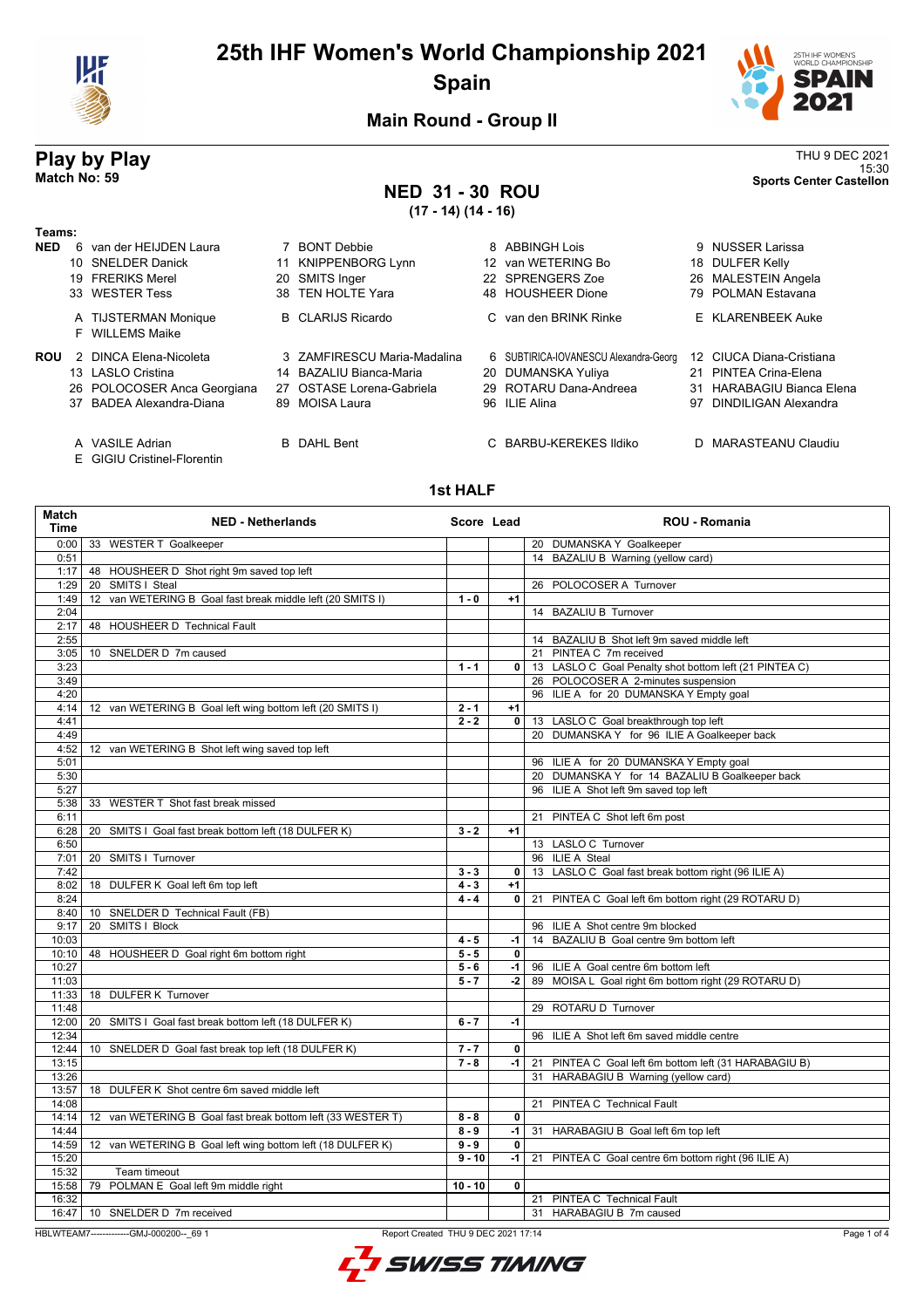

**25th IHF Women's World Championship 2021 Spain**



15:30 **Match No: 59 Sports Center Castellon**

#### **Main Round - Group II**

# **Play by Play**<br>Match No: 59<br>Sports Center Castellon

#### **NED 31 - 30 ROU (17 - 14) (14 - 16)**

**1st HALF**

| 16:59<br>8 ABBINGH L Goal Penalty shot middle right (10 SNELDER D)<br>$11 - 10$<br>$+1$<br>10 SNELDER D 7m caused<br>21 PINTEA C 7m received<br>17:41<br>10 SNELDER D 2-minutes suspension<br>17:41<br>19 FRERIKS M for 33 WESTER T Empty goal<br>18:01<br>18:12<br>$11 - 11$<br>13 LASLO C Goal Penalty shot bottom right<br>0<br>33 WESTER T for 12 van WETERING B Goalkeeper back<br>18:21 |  |
|-----------------------------------------------------------------------------------------------------------------------------------------------------------------------------------------------------------------------------------------------------------------------------------------------------------------------------------------------------------------------------------------------|--|
|                                                                                                                                                                                                                                                                                                                                                                                               |  |
|                                                                                                                                                                                                                                                                                                                                                                                               |  |
|                                                                                                                                                                                                                                                                                                                                                                                               |  |
|                                                                                                                                                                                                                                                                                                                                                                                               |  |
|                                                                                                                                                                                                                                                                                                                                                                                               |  |
|                                                                                                                                                                                                                                                                                                                                                                                               |  |
| 18:21<br>6 van der HEIJDEN L 7m received<br>31 HARABAGIU B 7m caused                                                                                                                                                                                                                                                                                                                          |  |
| 10 SNELDER D Penalty shot saved bottom right<br>18:21                                                                                                                                                                                                                                                                                                                                         |  |
| 18:21<br>12 CIUCA D for 20 DUMANSKA Y Goalkeeper Substitution                                                                                                                                                                                                                                                                                                                                 |  |
| 18:45<br>20 DUMANSKA Y for 12 CIUCA D Goalkeeper Substitution                                                                                                                                                                                                                                                                                                                                 |  |
| 19:14<br>19 FRERIKS M for 33 WESTER T Empty goal                                                                                                                                                                                                                                                                                                                                              |  |
| 19:22<br>97 DINDILIGAN A Shot left wing saved top right                                                                                                                                                                                                                                                                                                                                       |  |
| 19:49<br>6 van der HEIJDEN L Shot centre 9m missed                                                                                                                                                                                                                                                                                                                                            |  |
| 20:02<br>33 WESTER T for 79 POLMAN E Goalkeeper back                                                                                                                                                                                                                                                                                                                                          |  |
| 20:35<br>31 HARABAGIU B Shot left 9m saved middle left                                                                                                                                                                                                                                                                                                                                        |  |
| 20:57<br>21 PINTEA C Goal left 6m bottom right (31 HARABAGIU B)<br>$11 - 12$<br>-1 l                                                                                                                                                                                                                                                                                                          |  |
| 21 PINTEA C 2-minutes suspension<br>21:11                                                                                                                                                                                                                                                                                                                                                     |  |
| 31 HARABAGIU B Block<br>79 POLMAN E Shot right 9m blocked<br>21:26                                                                                                                                                                                                                                                                                                                            |  |
| 21:55<br>13 LASLO C for 20 DUMANSKA Y Empty goal                                                                                                                                                                                                                                                                                                                                              |  |
| 20 DUMANSKA Y for 29 ROTARU D Goalkeeper back<br>22:05                                                                                                                                                                                                                                                                                                                                        |  |
| 22:02<br>89 MOISA L Shot right wing post                                                                                                                                                                                                                                                                                                                                                      |  |
| 22:31<br>10 SNELDER D Shot left 6m saved top right                                                                                                                                                                                                                                                                                                                                            |  |
| 22:44<br>29 ROTARU D for 20 DUMANSKA Y Empty goal                                                                                                                                                                                                                                                                                                                                             |  |
| 13 LASLO C Shot right 6m saved middle right<br>23:02                                                                                                                                                                                                                                                                                                                                          |  |
| 23:08<br>20 DUMANSKA Y for 29 ROTARU D Goalkeeper back                                                                                                                                                                                                                                                                                                                                        |  |
| 23:20<br>8 ABBINGH L Goal empty goal bottom centre<br>$12 - 12$<br>$\mathbf{0}$                                                                                                                                                                                                                                                                                                               |  |
| 27 OSTASE L Turnover<br>23:43                                                                                                                                                                                                                                                                                                                                                                 |  |
| 24:12<br>8 ABBINGH L Goal breakthrough bottom right<br>$13 - 12$<br>$+1$                                                                                                                                                                                                                                                                                                                      |  |
| 24:20<br>Team timeout                                                                                                                                                                                                                                                                                                                                                                         |  |
| 24:54<br>29 ROTARU D Goal right 6m bottom right (31 HARABAGIU B)<br>$\mathbf{0}$<br>$13 - 13$                                                                                                                                                                                                                                                                                                 |  |
| $14 - 13$<br>6 van der HEIJDEN L Goal right 6m middle left (79 POLMAN E)<br>$+1$<br>25:21                                                                                                                                                                                                                                                                                                     |  |
| 18 DULFER K Goal fast break bottom right (10 SNELDER D)<br>$15 - 13$<br>$+2$<br>25:55                                                                                                                                                                                                                                                                                                         |  |
| 96 ILIE A Goal breakthrough bottom centre (13 LASLO C)<br>26:09<br>$15 - 14$<br>$+1$                                                                                                                                                                                                                                                                                                          |  |
| 26:42<br>26 MALESTEIN A Technical Fault                                                                                                                                                                                                                                                                                                                                                       |  |
| 26:51<br>96 ILIE A Technical Fault                                                                                                                                                                                                                                                                                                                                                            |  |
| 27:06<br>10 SNELDER D Goal fast break bottom right (12 van WETERING B)<br>$16 - 14$<br>$+2$                                                                                                                                                                                                                                                                                                   |  |
| <b>SNELDER D Block</b><br>27:45<br>13 LASLO C Shot left 9m blocked<br>10 <sup>°</sup>                                                                                                                                                                                                                                                                                                         |  |
| 28:02<br>21 PINTEA C Shot left 6m saved bottom left                                                                                                                                                                                                                                                                                                                                           |  |
| 79 POLMAN E Shot centre 9m saved top left<br>28:24                                                                                                                                                                                                                                                                                                                                            |  |
| 12 van WETERING B Goal left wing bottom right<br>$17 - 14$<br>28:33<br>$+3$                                                                                                                                                                                                                                                                                                                   |  |
| 18 DULFER K Block<br>13 LASLO C Shot centre 9m blocked<br>29:27                                                                                                                                                                                                                                                                                                                               |  |
| 29:59<br>8 ABBINGH L Shot right 9m missed                                                                                                                                                                                                                                                                                                                                                     |  |

#### **2nd HALF**

| <b>Match</b><br>Time | <b>NED - Netherlands</b>                                        | Score Lead |      | <b>ROU - Romania</b>                                    |
|----------------------|-----------------------------------------------------------------|------------|------|---------------------------------------------------------|
| 30:00                | 33 WESTER T Goalkeeper                                          |            |      | 12 CIUCA D Goalkeeper                                   |
| 30:52                | 9 NUSSER L 7m caused                                            |            |      | 13 LASLO C 7m received                                  |
| 31:01                | TEN HOLTE Y for 33 WESTER T Goalkeeper Substitution<br>38       |            |      |                                                         |
| 31:12                |                                                                 |            |      | 21 PINTEA C Penalty shot saved middle right             |
| 31:28                | WESTER T for 38 TEN HOLTE Y Goalkeeper Substitution<br>33       |            |      |                                                         |
| 32:01                | van der HEIJDEN L Goal right 6m bottom right (9 NUSSER L)<br>6. | $18 - 14$  | $+4$ |                                                         |
| 32:13                |                                                                 | $18 - 15$  | $+3$ | 31 HARABAGIU B Goal left 6m bottom left (13 LASLO C)    |
| 33:24                | Turnover bench/team                                             |            |      |                                                         |
| 34:02                |                                                                 |            |      | 31 HARABAGIU B Shot left 6m saved bottom left           |
| 34:20                |                                                                 | $18 - 16$  | $+2$ | 31 HARABAGIU B Goal left 6m middle right (89 MOISA L)   |
| 34:33                | DULFER K Shot centre 9m post<br>18                              |            |      |                                                         |
| 34:53                | <b>DULFER K Steal</b><br>18                                     |            |      | 13 LASLO C Turnover                                     |
| 35:10                | SNELDER D Goal fast break bottom right (9 NUSSER L)<br>10       | $19 - 16$  | $+3$ |                                                         |
| 36:02                |                                                                 |            |      | 13 LASLO C Shot centre 6m saved bottom centre           |
| 36:51                | 6 van der HEIJDEN L Goal centre 9m bottom right                 | $20 - 16$  | $+4$ |                                                         |
| 37:38                |                                                                 |            |      | 31 HARABAGIU B Shot centre 9m saved bottom left         |
| 38:07                | 18 DULFER K Goal left 9m top left (6 van der HEIJDEN L)         | $21 - 16$  | $+5$ |                                                         |
| 38:20                |                                                                 |            |      | DUMANSKA Y for 12 CIUCA D Goalkeeper Substitution<br>20 |
| 38:26                |                                                                 |            |      | OSTASE L for 20 DUMANSKA Y Empty goal<br>27             |
| 38:55                | <b>DULFER K Steal</b><br>18                                     |            |      | <b>ZAMFIRESCU M Turnover</b>                            |
| 39:05                | DULFER K Goal empty goal bottom centre<br>18                    | $22 - 16$  | $+6$ |                                                         |
| 39:39                |                                                                 | $22 - 17$  | $+5$ | 21 PINTEA C Goal centre 6m top right (26 POLOCOSER A)   |

HBLWTEAM7--------------GMJ-000200--\_69 1 Report Created THU 9 DEC 2021 17:14



Page 2 of 4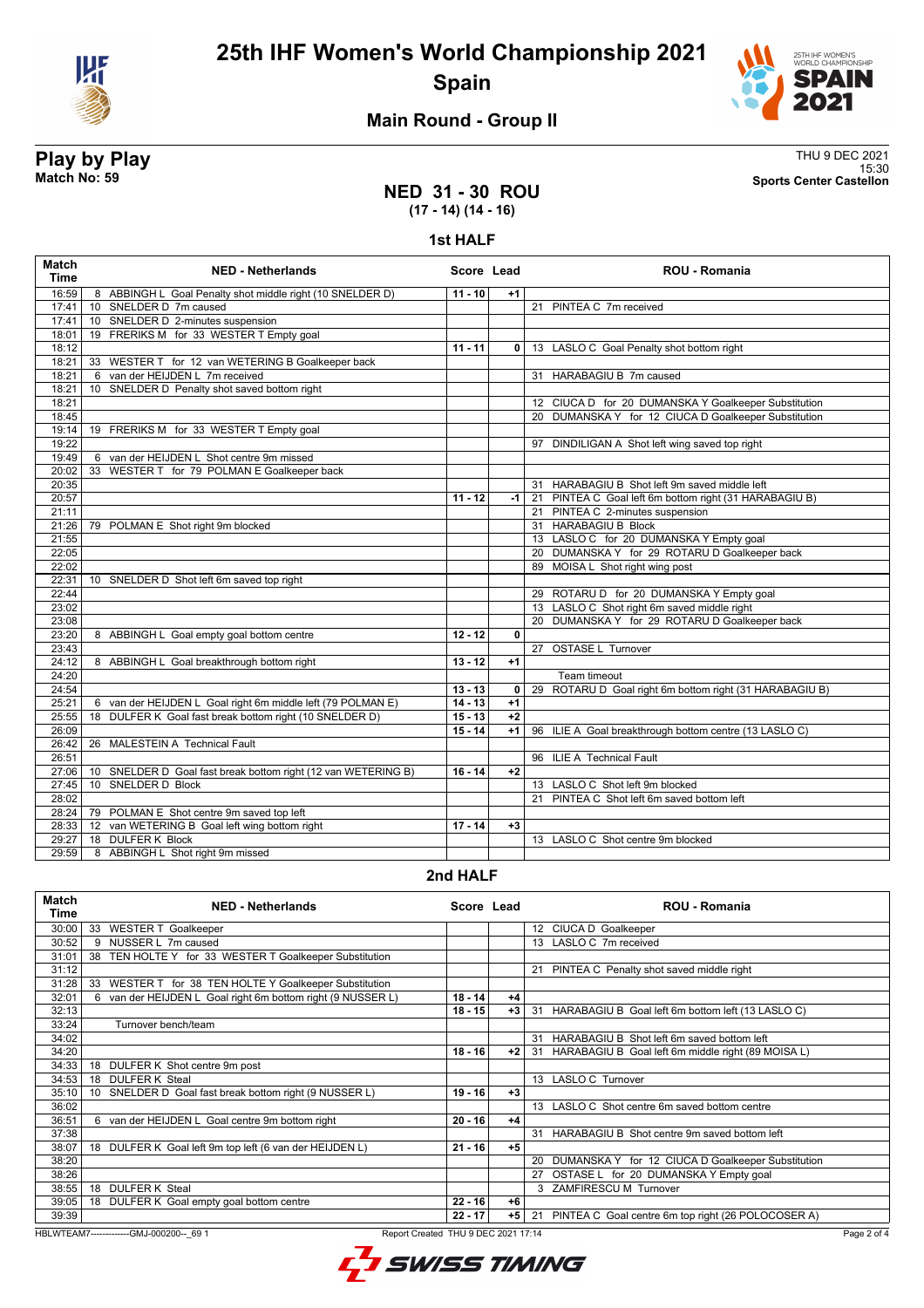



#### **Main Round - Group II**

**Play by Play**<br>Match No: 59<br>Sports Center Castellon 15:30 **Match No: 59 Sports Center Castellon**

#### **NED 31 - 30 ROU (17 - 14) (14 - 16)**

**2nd HALF**

| Match<br><b>Time</b> | <b>NED - Netherlands</b>                                                   | Score Lead |      | <b>ROU - Romania</b>                                                                                      |
|----------------------|----------------------------------------------------------------------------|------------|------|-----------------------------------------------------------------------------------------------------------|
| 39:39                |                                                                            |            |      | 20 DUMANSKA Y for 31 HARABAGIU B Goalkeeper back                                                          |
| 39:39                | 10 SNELDER D 2-minutes suspension                                          |            |      |                                                                                                           |
| 40:07                | 19 FRERIKS M for 33 WESTER T Empty goal                                    |            |      |                                                                                                           |
| 40:28                | 6 van der HEIJDEN L Turnover                                               |            |      | 26 POLOCOSER A Steal                                                                                      |
| 40:45                |                                                                            | $22 - 18$  | $+4$ | 27 OSTASE L Goal empty goal bottom right (26 POLOCOSER A)                                                 |
| 41:07                | 33 WESTER T for 7 BONT D Goalkeeper back                                   |            |      |                                                                                                           |
| 41:05                | 6 van der HEIJDEN L Shot right 6m missed                                   |            |      |                                                                                                           |
| 41:17                |                                                                            | $22 - 19$  | $+3$ | OSTASE L Goal fast break bottom left (13 LASLO C)<br>27                                                   |
| 41:25                | 7 BONT D for 33 WESTER T Empty goal                                        |            |      |                                                                                                           |
| 41:45<br>41:44       | 33 WESTER T for 10 SNELDER D Goalkeeper back<br>9 NUSSER L Technical Fault |            |      |                                                                                                           |
| 41:54                |                                                                            |            |      | 2 DINCA E Technical Fault (FB)                                                                            |
| 42:24                | 12 van WETERING B Goal left wing bottom right (9 NUSSER L)                 | $23 - 19$  | $+4$ |                                                                                                           |
| 42:45                |                                                                            |            |      | 26 POLOCOSER A Shot right 6m saved middle centre                                                          |
| 42:54                |                                                                            | $23 - 20$  | $+3$ | 27 OSTASE L Goal centre 6m bottom left                                                                    |
| 43:30                | 6 van der HEIJDEN L Goal centre 9m middle left                             | $24 - 20$  | $+4$ |                                                                                                           |
| 44:01                |                                                                            |            |      | 31 HARABAGIU B for 20 DUMANSKA Y Empty goal                                                               |
| 44:26                |                                                                            |            |      | 20 DUMANSKA Y for 31 HARABAGIU B Goalkeeper back                                                          |
| 44:24                | 18 DULFER K 7m caused                                                      |            |      | 21 PINTEA C 7m received                                                                                   |
| 44:26<br>44:26       | 38 TEN HOLTE Y for 33 WESTER T Goalkeeper Substitution                     | $24 - 21$  |      | 13 LASLO C Goal Penalty shot bottom right (21 PINTEA C)                                                   |
| 44:40                | 33 WESTER T for 38 TEN HOLTE Y Goalkeeper Substitution                     |            | $+3$ |                                                                                                           |
| 44:58                | 9 NUSSER L Shot left 6m saved middle right                                 |            |      |                                                                                                           |
| 45:20                |                                                                            |            |      | 26 POLOCOSER A 2-minutes suspension                                                                       |
| 45:39                | 20 SMITS I Shot left 6m saved bottom centre                                |            |      |                                                                                                           |
| 45:57                |                                                                            |            |      | 96 ILIE A for 20 DUMANSKA Y Empty goal                                                                    |
| 46:31                |                                                                            |            |      | 31 HARABAGIU B Shot left 9m saved bottom right                                                            |
| 46:37                |                                                                            |            |      | 20 DUMANSKA Y for 31 HARABAGIU B Goalkeeper back                                                          |
| 46:44                |                                                                            |            |      | 31 HARABAGIU B for 20 DUMANSKA Y Empty goal                                                               |
| 46:41                | 7 BONT D Goal right wing top left (9 NUSSER L)                             | $25 - 21$  | $+4$ |                                                                                                           |
| 47:18<br>47:16       |                                                                            |            |      | 20 DUMANSKA Y for 31 HARABAGIU B Goalkeeper back<br>96 ILIE A Shot centre 9m saved middle centre          |
| 47:36                |                                                                            |            |      | 27 OSTASE L for 20 DUMANSKA Y Empty goal                                                                  |
| 47:26                | 33 WESTER T Goal empty goal bottom centre                                  | $26 - 21$  | $+5$ |                                                                                                           |
| 48:02                |                                                                            |            |      | 20 DUMANSKA Y for 31 HARABAGIU B Goalkeeper back                                                          |
| 48:00                |                                                                            | $26 - 22$  | +4   | 21 PINTEA C Goal centre 6m bottom left (13 LASLO C)                                                       |
| 48:45                | 9 NUSSER L 7m received                                                     |            |      | 29 ROTARU D 7m caused                                                                                     |
| 49:00                | 9 NUSSER L Penalty shot post                                               |            |      |                                                                                                           |
| 49:21                |                                                                            | $26 - 23$  | $+3$ | 29 ROTARU D Goal breakthrough top left                                                                    |
| 49:33<br>49:33       | 20 SMITS I Goal breakthrough top centre                                    | $27 - 23$  | $+4$ | Team timeout                                                                                              |
| 49:52                |                                                                            |            |      | 31 HARABAGIU B for 20 DUMANSKA Y Empty goal                                                               |
| 50:05                |                                                                            |            |      | 20 DUMANSKA Y for 31 HARABAGIU B Goalkeeper back                                                          |
| 50:05                |                                                                            | $27 - 24$  | $+3$ | 29 ROTARU D Goal breakthrough bottom left                                                                 |
| 50:47                | 22 SPRENGERS Z Shot left wing saved bottom left                            |            |      |                                                                                                           |
| 50:54                |                                                                            | $27 - 25$  | $+2$ | 27 OSTASE L Goal fast break top left (13 LASLO C)                                                         |
| 51:40                | 6 van der HEIJDEN L Shot centre 9m saved middle right                      |            |      |                                                                                                           |
| 51:49                |                                                                            |            |      | 13 LASLO C Technical Fault (FB)                                                                           |
| 52:00                | 26 MALESTEIN A Goal right wing top left (9 NUSSER L)                       | $28 - 25$  | $+3$ |                                                                                                           |
| 52:12                |                                                                            |            |      | 31 HARABAGIU B for 20 DUMANSKA Y Empty goal                                                               |
| 52:28<br>52:27       |                                                                            | $28 - 26$  | $+2$ | 20 DUMANSKA Y for 31 HARABAGIU B Goalkeeper back<br>27 OSTASE L Goal centre 6m top right (31 HARABAGIU B) |
| 53:04                | 6 van der HEIJDEN L Turnover                                               |            |      | 29 ROTARU D Steal                                                                                         |
| 53:11                |                                                                            | $28 - 27$  | $+1$ | 29 ROTARU D Goal fast break bottom left                                                                   |
| 53:11                | Team timeout                                                               |            |      |                                                                                                           |
| 53:27                | SNELDER D Goal centre 6m top centre (8 ABBINGH L)<br>10                    | $29 - 27$  | $+2$ |                                                                                                           |
| 53:35                |                                                                            |            |      | 31 HARABAGIU B for 20 DUMANSKA Y Empty goal                                                               |
| 53:57                |                                                                            |            |      | 20 DUMANSKA Y for 31 HARABAGIU B Goalkeeper back                                                          |
| 54:02                |                                                                            | $29 - 28$  | $+1$ | 89 MOISA L Goal right wing bottom left (29 ROTARU D)                                                      |
| 54:14                | 22 SPRENGERS Z Steal                                                       |            |      | 27 OSTASE L Turnover (FB)                                                                                 |
| 54:46                | <b>ABBINGH L Technical Fault</b><br>8                                      |            |      |                                                                                                           |
| 54:56<br>55:34       |                                                                            |            |      | 31 HARABAGIU B for 20 DUMANSKA Y Empty goal<br>20 DUMANSKA Y for 31 HARABAGIU B Goalkeeper back           |
| 55:33                | SPRENGERS Z 7m caused<br>22                                                |            |      | 29 ROTARU D 7m received                                                                                   |
| 55:34                |                                                                            | 29 - 29    | 0    | 13 LASLO C Goal Penalty shot top right (29 ROTARU D)                                                      |
| 56:08                | 79 POLMAN E Goal left 9m bottom left                                       | $30 - 29$  | $+1$ |                                                                                                           |
| 56:29                |                                                                            |            |      | 31 HARABAGIU B for 20 DUMANSKA Y Empty goal                                                               |
| 56:41                |                                                                            |            |      | 20 DUMANSKA Y for 31 HARABAGIU B Goalkeeper back                                                          |